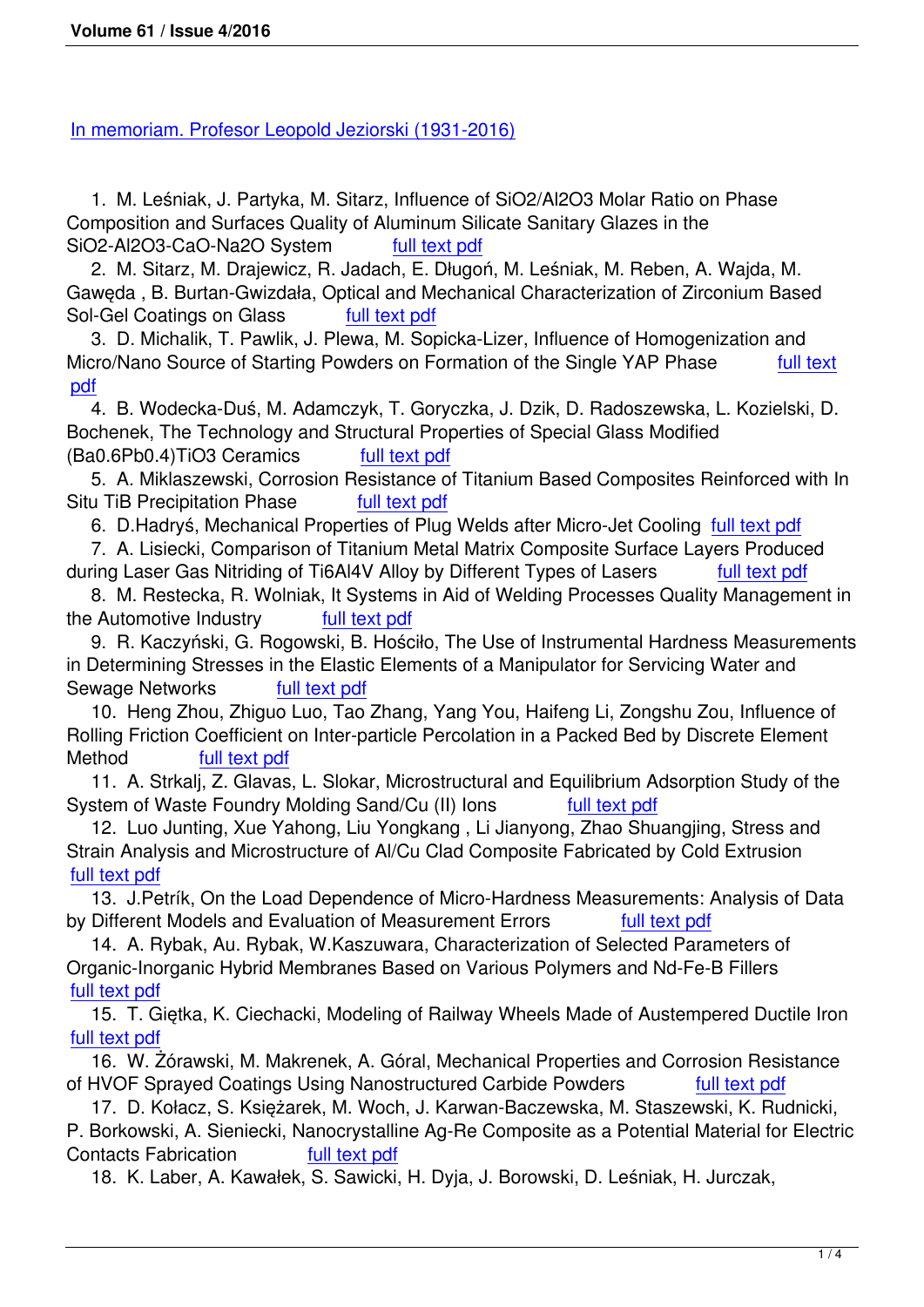Investigations of Plasticity of Hard-Deformed Aluminium Alloys of 5xxx Series Using Torsion Plastometer full text pdf

 19. B. Leszczyńska-Madej, M. Madej, The Tribological Properties and the Microstructure Investigations of Tin Babbit with Pb Addition after Heat Treatment full text pdf

 20. J. Piekło, M. [Maj, Analys](files/archiwum/Vol4_2016/18.pdf)is of the State of Stress in Cathode Block of an Aluminium Electrolytic Cell During Formati of Connection with the Steel Pin by Cast Iron Pouring fu ll text pdf

 21. A. Mamala, T. Knych, P. Kwaśniewski, A. Kawecki, G. Kiesiewicz, [E. Sieja-Sm](files/archiwum/Vol4_2016/19.pdf)aga, W. Ściężor, M. Gniełczyk, R. Kowal, New Al-Ag Alloys for Electrical Conductors with Increased [Current C](files/archiwum/Vol4_2016/20.pdf)arrying Capacity **Full text pdf** 

 22. M. Opaliński, P. Mazuro, A. Klasik, E. Rostek, Tribological Examinati on of Different Steel Materials after Special Heat Treatment and Salt Bath Nitriding Full text pdf

 23. P. Panek, The Influence of [the Base M](files/archiwum/Vol4_2016/21.pdf)aterial Parameters on Quantum and Photoconversion Efficiency of the Si Solar Cells full text pdf

 24. M. Scendo, N. Radek, J. Konstanty, K. Staszewska, Sliding Wear Be[haviour and](files/archiwum/Vol4_2016/22.pdf) Corrosion Resistance to Ringer's Solution of Uncoated and DLC Coated X46Cr13 Steel full text pdf

25. K.Sołek, P. Kapranos, Rheology of Stellite TM 2[1 Alloy in Se](files/archiwum/Vol4_2016/23.pdf)mi-Solid State full text pdf

 26. M. Tenerowicz, M. Sułowski, Fractography of Sinteraustempered and Sinterhardened [Fe-3Mn-0.8](files/archiwum/Vol4_2016/24.pdf)C PM Steels full text pdf

 27. K. Kołczyk, M. Wojnicki, D. Kutyła, .R, Kowalik, P.Żabiński, A. Cristofolini, S[eparation o](files/archiwum/Vol4_2016/25.pdf)f Ho3+ in Static Magnetic Field full text pdf

 28. A. Poskart, H. Radomiak, [P. Niegoda](files/archiwum/Vol4_2016/26.pdf)jew, M. Zajemska, D. Musiał,The Analysis of Nitrogen Oxides Formation during Oxygen - Enriched Combustion of Natural Gas full text pdf

 29. Z. Świątek, I. Fodchuk, X-Ray [Topography](files/archiwum/Vol4_2016/27.pdf) of the Subsurface Crystal Layers in the Skew Asymmetric Reflection Geometry full text pdf

 [30. D](files/archiwum/Vol4_2016/28.pdf). Kalisz, S. Gerasin, P. Bobrowski, P.L. Żak, T. Skowronek, Computer Simulatio[n of](files/archiwum/Vol4_2016/28.pdf) Microsegregation of Sulphur and Manganese and Formation of MnS Inclusions While Casting Rail Steel full text pdf

 31. M. Winnicki ,M. Rutkowska-Gorcz[yca, A. Mała](files/archiwum/Vol4_2016/29.pdf)chowska, T. Piwowarczyk, A. Ambroziak, Microstructure and Corrosion Resistance of Aluminium and Copper Composite Coatings Deposited by LPC[S Method](files/archiwum/Vol4_2016/30.pdf) full text pdf

 32. A.M. Elnaggar, A. Albassam, K. Oźga, J. Jędryka, M. Szota, G. Myronchuk, Photoinduced Operation by Absorption of the Chalcogenide Nanocrystallite Containing Solar Cells full text pdf

 33. M. Nabiałek, Reduced Glass[-Transition T](files/archiwum/Vol4_2016/31.pdf)emperature Versus Glass-Forming Ability in FeCoB-Based Amorphous Alloys full text pdf

 34. A.M. [Wittek, D. G](files/archiwum/Vol4_2016/32.pdf)ąska, B. Łazarz, T. Matyja, Effect of Shot Peening on the Fatigue Strength of Automotive Tubular Stabilizer Bars DC 218 full text pdf

 35. A. Smalcerz, J. Barglik, D. Kuc, K. [Ducki, S. W](files/archiwum/Vol4_2016/33.pdf)asiński,The Microstructure and Mechanical Properties of Cylindrical Elements from Steel 38Mn6 after Continuous Induction Heating full text pdf

 36. T. Giętka, K. Ciechacki, T. Kik, Numerical Simulation of [Duplex Stee](files/archiwum/Vol4_2016/34.pdf)l Multipass Welding full text pdf

37. A.N. Wie[czorek, Influ](files/archiwum/Vol4_2016/35.pdf)ence of Shot Peening on Abrasion Wear in Real Conditions of Ni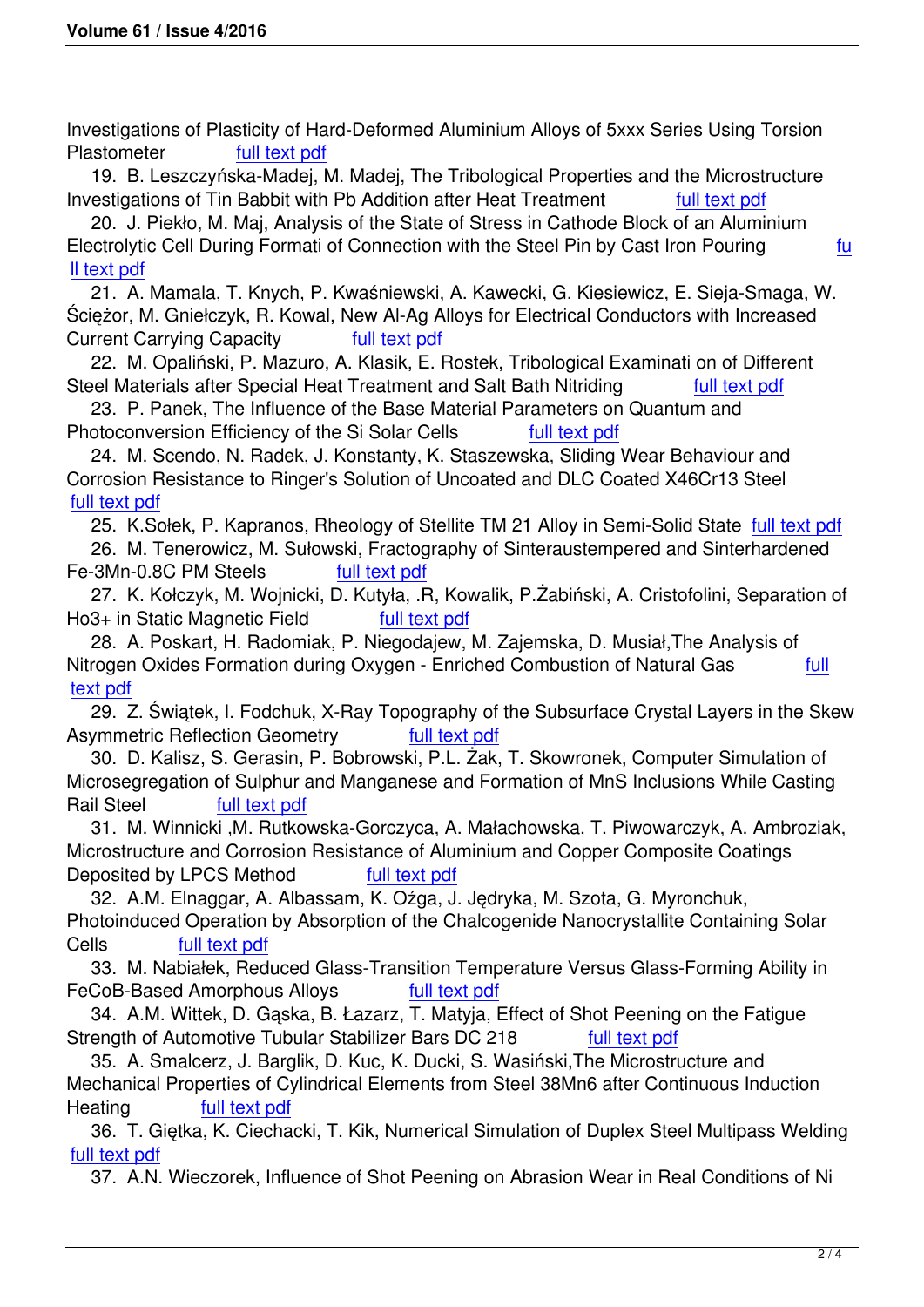-Cu-Ausferritic Ductile Iron full text pdf

 38. S. Wiewiórowska, Z. Muskalski, M. Siemiński, The Analysis of "Hot" Drawing Process of TRIP Steel Wires at Different Initial Temperatures full text pdf

 39. D. Wilk-Kołodziejczyk, Sup[porting the M](files/archiwum/Vol4_2016/37.pdf)anufacturing Process of Metal Products with the Methods of Artificial Intelligence full text pdf

 40. M. Różański, M. Morawiec, A. Grajcar, S. Stano, [Modified Twin](files/archiwum/Vol4_2016/38.pdf)-Spot Laser Welding of Complex Phase Steel full text pdf

 41. P. Rokicki, K. Dychton, Acetylen[e Flow Rate](files/archiwum/Vol4_2016/39.pdf) as a Crucial Parameter of Vacuum Carburizing Process of Modern Tool Steels full text pdf

 42. A. Cwudziński, J. Jows[a, P. Przeg](files/archiwum/Vol4_2016/40.pdf)rałek, Interaction of Liquid Steel with Mould Flux in Continuous Casting Bloom Mould - Numerical Simulations and Industrial Experiences f ull text pdf

 43. A. Gołdasz, Z.Malinowski, Heat Flux Identifi[cation at the](files/archiwum/Vol4_2016/41.pdf) Charge Surface During Heating in Chamber Furnace full text pdf

 [44. B. H](files/archiwum/Vol4_2016/42.pdf)adała, Z. Malinowski, T. Telejko, Analysis of the Slab Temperature, Thermal Stresses and Fractures Computed with the Implementation of Local and Average Boundary Conditions in the Secondary [Cooling Zon](files/archiwum/Vol4_2016/43.pdf)es full text pdf

 45. A.M. Hutny, M. Warzecha, W. Derda, P. Wieczorek, Segregation of Elements in Continuous Cast Carbon Steel Billets Designated for Long Products full text pdf

 46. J. Jowsa, M. Bielnicki, A. Cwudziński, Physi[cal and Num](files/archiwum/Vol4_2016/44.pdf)erical Investigations of Mould Flux Entrainment Into Liquid Steel full text pdf

 47. G. Kwinta, S. Kara, B. Kalandyk, R. Zapała, P. Pałka, Microstructure [Examinatio](files/archiwum/Vol4_2016/45.pdf)ns in Corners of the Low-Carbon Steel Slabs From Continuos Caster Machine full text pdf

 48. J. Pieprzyca, P. Warzecha, T. Mer[der, M. War](files/archiwum/Vol4_2016/46.pdf)zecha, Experimental Methods of Validation for Numerical Simulation Results on Steel Flow through Tundish full text pdf

 49. M. Rywotycki, The Influence of the Model Selected Parameter Measurem[ent Error on](files/archiwum/Vol4_2016/47.pdf) the Accuracy of Heat Transfer Coefficient Determination Method for Contact between Rolls and the Cast Strand full text pdf

 50. P. Warzecha, A. M. Hutny, M. Warzecha, T. Merder, Optimization of Steel F[low in the](files/archiwum/Vol4_2016/48.pdf) Tundish by Modifying its Working Area full text pdf

 51. K. Miłkowska - P[iszczek, Th](files/archiwum/Vol4_2016/49.pdf)e Effect of Thermophysical Parameters on Temperature Distribution in the Primary Cooling Zone full text pdf

 52. H. Kania, K. Nowacki, Optimization of [Chemical Co](files/archiwum/Vol4_2016/50.pdf)mposition of the Mould Powder for Casting  $\emptyset$  170 mm Billets from C45 Steel full text pdf

 53. D. Kalisz, P.L. Żak, K. Kuglin, Analysis o[f Agglomera](files/archiwum/Vol4_2016/51.pdf)tion of Al2O3 Particles in Liquid Steel full text pdf

 54. I. Izdebska-Szanda, J. Kamińska, M. Angr[ecki, A. Pal](files/archiwum/Vol4_2016/52.pdf)ma, W. Madej, An Innovative Method for the Dehydration Hardening of Modified Inorganic Binders full text pdf

 55. T. Szy[mczak, G. G](files/archiwum/Vol4_2016/53.pdf)umienny, T. Pacyniak, Hypoeutectic Silumin to Pressure Die Casting with Vanadium and Tungsten **full text pdf** 

 56. N. Kaźnica, J. Zych, Effectiveness of Protective Action of Coatings fr[om Moisture](files/archiwum/Vol4_2016/54.pdf) Sorption into Surface Layer of Sand Moulds full text pdf

 57. D. Wilk-Kołodziejczyk, S. Klus[ka-Nawarec](files/archiwum/Vol4_2016/55.pdf)ka, K. Regulski, W. Adrian, K. Jaśkowiec, Austempered Ductile Iron Manufacturing Data Acquisition Process with the Use of Semantic Techniques full text pdf

58. A. Klasik, M. Maj, K. Pietrzak; A. Wojciecho[wski; J. Sobc](files/archiwum/Vol4_2016/56.pdf)zak, Fatigue Life and